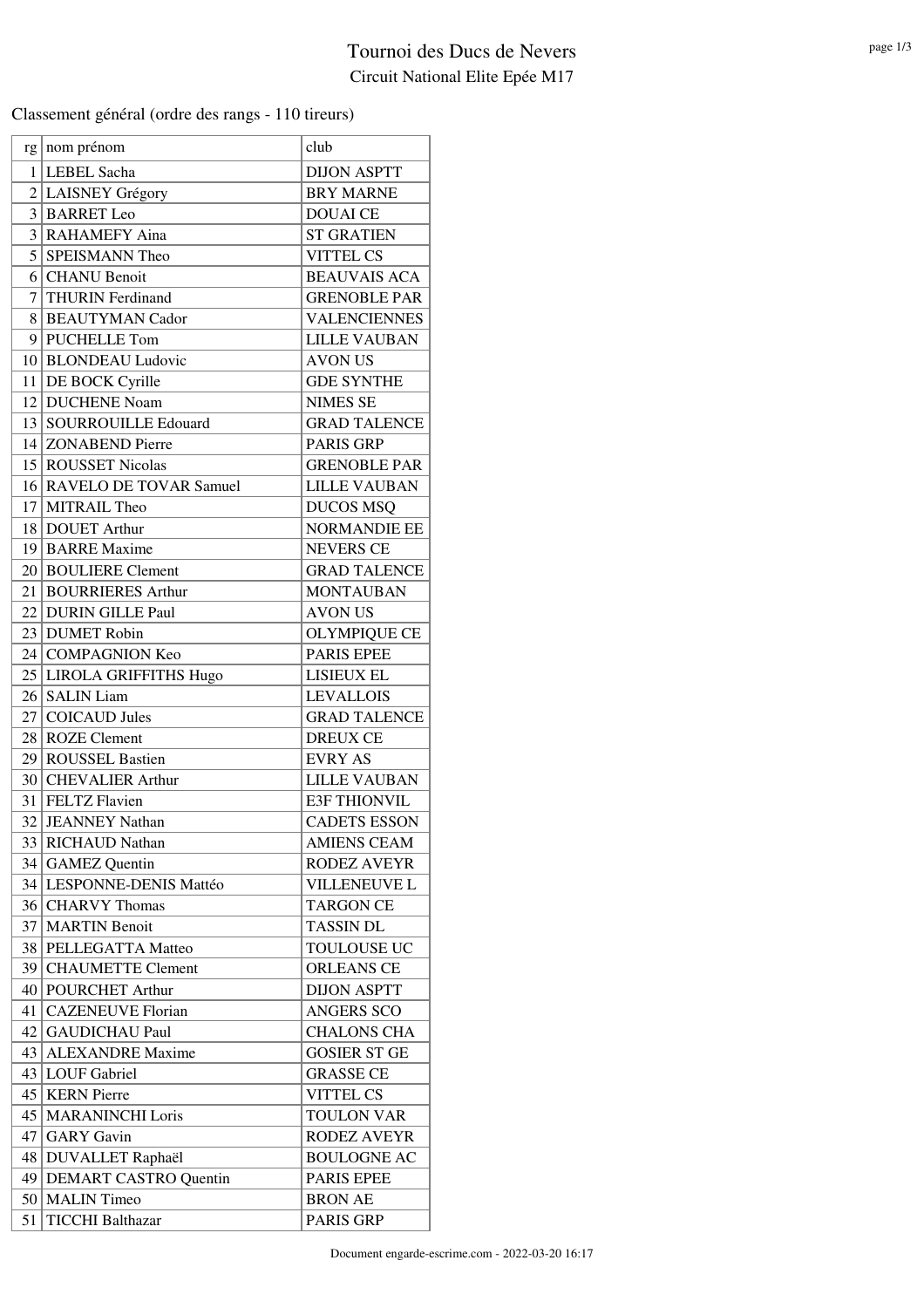## Tournoi des Ducs de Nevers Circuit National Elite Epée M17

Classement général (ordre des rangs - 110 tireurs)

|     | $rg \mid nom$ prénom            | club                |
|-----|---------------------------------|---------------------|
|     | 52 PERRIER Alexis               | <b>BEAUVAIS ACA</b> |
|     | 53 NIVAL Léo                    | <b>VALENCIENNES</b> |
|     | 54 DELEVACQUE Maxime            | <b>VITTEL CS</b>    |
|     | 54 DESBOIS Jean                 | <b>CHALON SAON</b>  |
|     | 56 RUFFE DEHAS Yael             | <b>DESHAIES EC</b>  |
| 57  | <b>SCHOESER Antoine</b>         | <b>SARREBOURG</b>   |
|     | 57 YERRO Olivier                | <b>DUCOS MSQ</b>    |
|     | 59 COTTE Alexis                 | <b>BONDY AS</b>     |
|     | 60 REMY Tristan                 | <b>CHALONS CHA</b>  |
| 61  | <b>JAFFREZIC Gaetan</b>         | LE HAVRE CE         |
|     | 62 BOIS-ROLET Paolo             | <b>SARLAT CE</b>    |
|     | 63 LOISON Aurélien              | <b>COLMAR SR</b>    |
|     | 64 WELSCHBILLIG Aubin           | <b>ANGERS CSAD</b>  |
|     | 65 FERAL Louis Clement          | <b>RODEZ AVEYR</b>  |
|     | 66 DACCACHE Hadi                | <b>PARIS UC</b>     |
| 67  | <b>ASTRELLA Niklas</b>          | <b>LEVALLOIS</b>    |
| 68  | JUGON-GAYDU Rémi                | <b>BASSE TERRE</b>  |
| 68  | <b>MORENO</b> Florent           | <b>MEXIMIEUX</b>    |
|     | 70 COMMISSAIRE Valentin         | <b>MONTAUBAN</b>    |
| 71  | <b>NAUDIN</b> Maxime            | <b>LEVALLOIS</b>    |
|     | 72 RIOS-RUIZ Mathieu            | <b>QUIMPER EC</b>   |
|     | 73 JACQUELIN Hugues             | <b>CHALON SAON</b>  |
| 74  | JOURDAIN-STHALY Louis           | LE HAVRE CE         |
|     | 75 MILLOT TRISTRAM Tiago        | <b>BRUAY BUISSI</b> |
|     | 76 REMBI Waren                  | <b>BONDY AS</b>     |
| 77  | <b>CANTIN Dorian</b>            | <b>LIVRY GARGAN</b> |
|     | 78 COSSARD Flavien              | LE HAVRE CE         |
|     | 79 PEREZ Raphael                | <b>NIMES SE</b>     |
|     | 80 LE TALLEC Maël               | <b>AURAY ESCRIM</b> |
| 81  | NEERMAN Léon                    | <b>VALENCIENNES</b> |
|     | 82 BILS Henri                   | <b>DOUAI</b> CE     |
|     | 83 DUPONT Joakim                | <b>GRENOBLE PAR</b> |
|     | 83 FOUQUE Logan                 | <b>BOULAZAC</b>     |
| 85  | PELOU Tom                       | <b>ST DOULCHARD</b> |
| 86  | MOREAU-COUTE Enzo               | <b>PARIS SCUF</b>   |
| 87  | PADILLA Thomas                  | <b>TOULON VAR</b>   |
| 88  | <b>GRAFF</b> Tom                | VILLENEUVE L        |
| 89  | <b>JACQ Pierre</b>              | <b>AMIENS CEAM</b>  |
| 90  | <b>GAWLAS William</b>           | <b>NEVERS CE</b>    |
| 91  | <b>MINEZ</b> Antoine            | <b>VALENCIENNES</b> |
|     | 92 GOUACIDE Yannick             | FORT DE F AE        |
| 92  | <b>JAUZION</b> Nicolas          | <b>CASTRES</b>      |
| 94  | SOUSA Christiano                | <b>TROYES TG</b>    |
|     | 95   FLORENTIN Paul             | <b>ST DOULCHARD</b> |
| 96  | <b>CAMBOURNAC Lorenzo</b>       | <b>NEVERS CE</b>    |
| 97  | <b>JULIEN COURTIADE Pierrot</b> | PERIGUEUX EP        |
| 98  | <b>GUITLINE Nathan</b>          | PARIS UC            |
| 99  | HOLLEBECQUE Mishka              | <b>LILLE VAUBAN</b> |
|     | 100 BOUVIER Valentin            | <b>OUEST LYONN</b>  |
| 101 | <b>SEVOT Dimitri</b>            | <b>ORLEANS CE</b>   |
|     | 102 GOVAERS Bjarne              | <b>VALENCIENNES</b> |